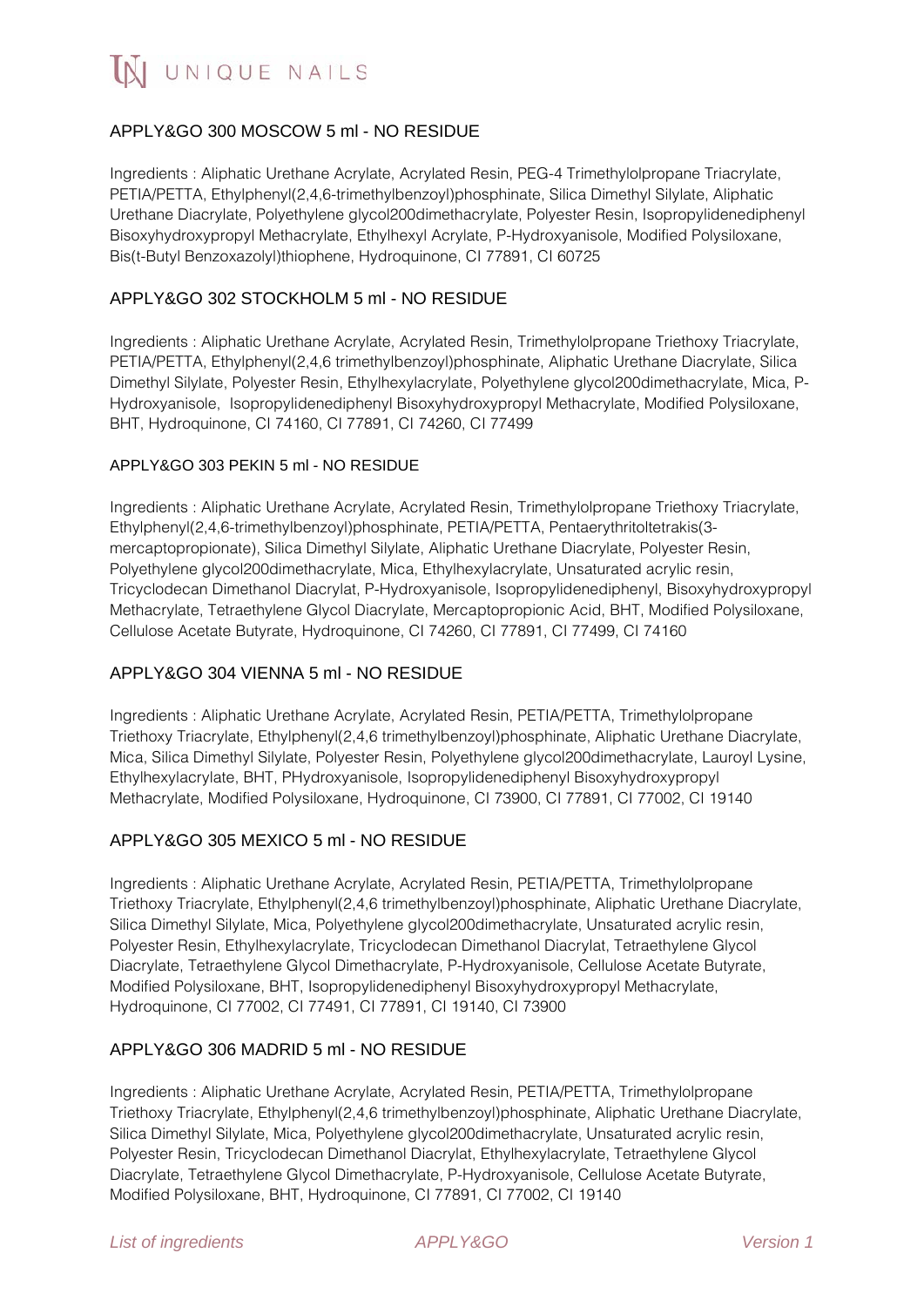IN UNIQUE NAILS

## APPLY&GO 307 AMSTERDAM 5 ml - NO RESIDUE

Ingredients : Aliphatic Urethane Acrylate, Acrylated Resin, Trimethylolpropane TriethoxyTriacrylate, PETIA/PETTA, Aliphatic Urethane Diacrylate, Ethylphenyl(2,4,6-trimethylbenzoyl)phosphinate, Silica Dimethyl Silylate, Polyester Resin, Polyethylene glycol200dimethacrylate, Ethylhexylacrylate, Isopropylidenediphenyl Bisoxyhydroxypropyl Methacrylate, P-Hydroxyanisole, Mica, Modified Polysiloxane, Hydrogenated Polyisobutene, Phenoxyethanol, Palmitic Acid, Hydroquinone, Benzoic Acid, CI 77891, CI 73915, CI 45430, CI 15850

## APPLY&GO 308 BRASILIA 5 ml - NO RESIDUE

Ingredients : Aliphatic Urethane Acrylate, Acrylated Resin, PETIA/PETTA, Trimethylolpropane Triethoxy Triacrylate, Ethylphenyl(2,4,6 trimethylbenzoyl)phosphinate, Aliphatic Urethane Diacrylate, Silica Dimethyl Silylate, Polyester Resin Ethylhexylacrylate, Polyethylene glycol200dimethacrylate, P-Hydroxyanisole, Isopropylidenediphenyl Bisoxyhydroxypropyl Methacrylate, Modified Polysiloxane, Hydroquinone, CI 470051, CI 77891, CI 74160

### APPLY&GO 309 COPENHAGEN 5 ml - NO RESIDUE

Ingredients : Aliphatic Urethane Acrylate, Acrylated Resin, PETIA/PETTA, Trimethylolpropane Triethoxy Triacrylate, Ethylphenyl(2,4,6 trimethylbenzoyl)phosphinate, Aliphatic Urethane Diacrylate, Silica Dimethyl Silylate, Polyester Resin Ethylhexylacrylate, Polyethylene glycol200dimethacrylate, P-Hydroxyanisole, Isopropylidenediphenyl Bisoxyhydroxypropyl Methacrylate, Modified Polysiloxane, Hydroquinone, CI 77891, CI 16255, CI 51319

#### APPLY&GO 310 DUBLIN 5 ml - NO RESIDUE

Ingredients : Aliphatic Urethane Acrylate, Acrylated Resin, Formaldehyde/Melamine/Tosylamide Copolymer, Trimethylolpropane Triethoxy Triacrylate, PETIA/PETTA, Ethylphenyl(2,4,6 trimethylbenzoyl) phosphinate, Silica Dimethyl Silylate, Solvent Yellow, Aliphatic Urethane Diacrylate, Polyethylene glycol200dimethacrylate, Polyester Resin, Ethylhexylacrylate, Isopropylidenediphenyl, Bisoxyhydroxypropyl Methacrylate, P-Hydroxyanisole, Modified Polysiloxane, Hydroquinone, CI 77891, Basic Red 1:1, Basic Violett 11:1

### APPLY&GO 311 BERN 5 ml - NO RESIDUE

Ingredients : Aliphatic Urethane Acrylate, Acrylated Resin, PETIA/PETTA, Trimethylolpropane Triethoxy, Triacrylate, Ethylphenyl(2,4,6-trimethylbenzoyl)phosphinate, Aliphatic Urethane Diacrylate, Silica Dimethyl Silylate, Polyester Resin, Ethylhexylacrylate, Polyethylene glycol200dimethacrylate, P-Hydroxyanisole, BHT, Modified Polysiloxane, Isopropylidenediphenyl, Bisoxyhydroxypropyl Methacrylate, Hydroquinone, CI 73900, CI 77002, CI 77891, CI 19140

### APPLY&GO 312 OSLO 5 ml - NO RESIDUE

Ingredients : Aliphatic Urethane Acrylate, Acrylated Resin, PETIA/PETTA, Trimethylolpropane Triethoxy, Triacrylate, Ethylphenyl(2,4,6-trimethylbenzoyl)phosphinate, Aliphatic Urethane Diacrylate, Silica Dimethyl Silylate, Polyester Resin, Ethylhexylacrylate, Polyethylene glycol200dimethacrylate, P-Hydroxyanisole, BHT, Modified Polysiloxane, Isopropylidenediphenyl, Bisoxyhydroxypropyl Methacrylate, Hydroquinone, CI 77891, CI 77491, CI 77266, CI 74260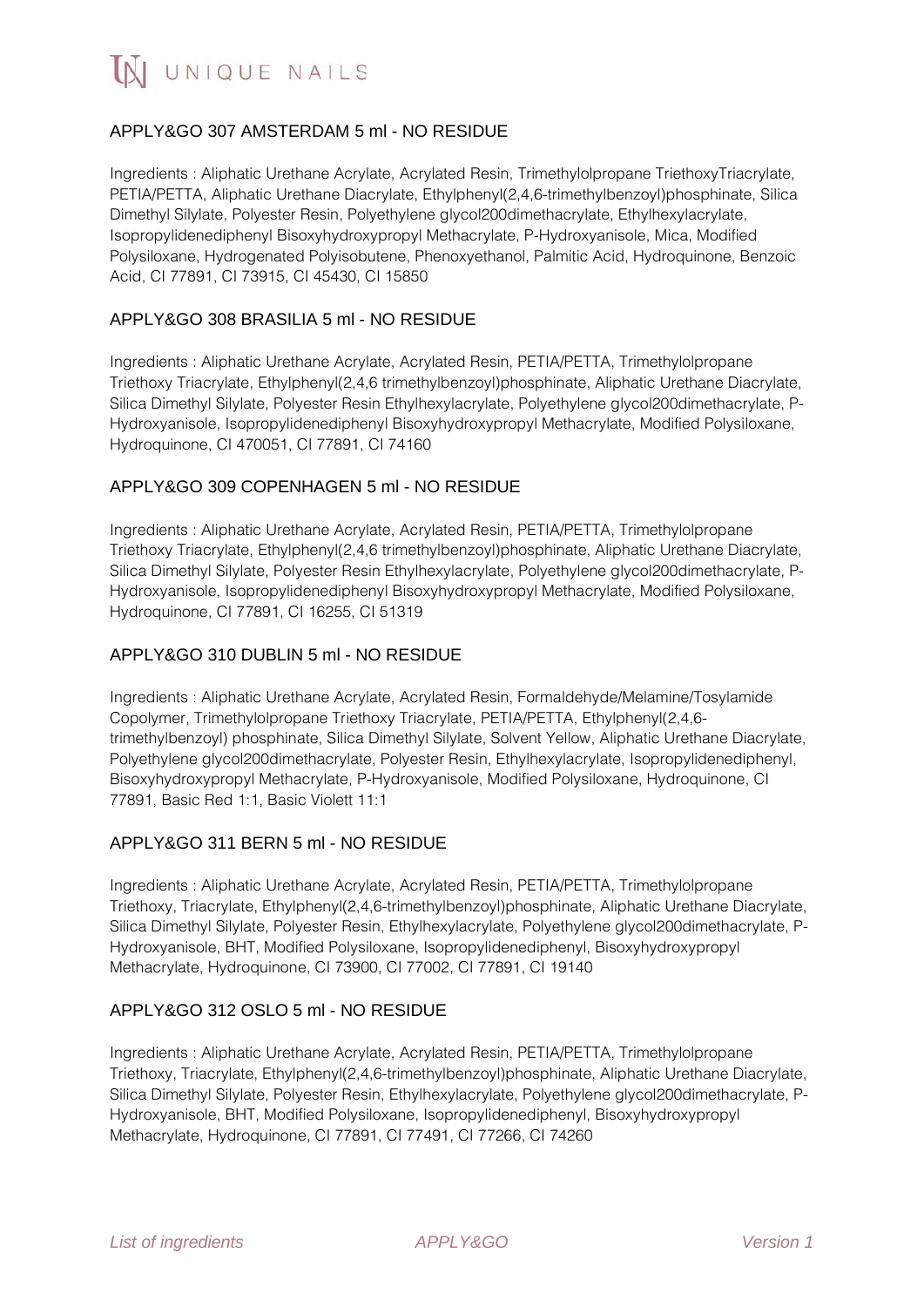IN UNIQUE NAILS

## APPLY&GO 313 NEW DELHI 5 ml - NO RESIDUE

Ingredients : Aliphatic Urethane Acrylate, Acrylated Resin, PETIA/PETTA, Trimethylolpropane Triethoxy, Triacrylate, Ethylphenyl(2,4,6-trimethylbenzoyl)phosphinate, Aliphatic Urethane Diacrylate, Silica Dimethyl Silylate, Polyester Resin, Ethylhexylacrylate, Polyethylene glycol200dimethacrylate, P-Hydroxyanisole, BHT, Modified Polysiloxane, Isopropylidenediphenyl, Bisoxyhydroxypropyl Methacrylate, Hydroquinone, CI 77891, CI 77002, CI 73360, CI 19140, CI 77499

#### APPLY&GO 314 LISBON 5 ml - NO RESIDUE

Ingredients : Aliphatic Urethane Acrylate, Acrylated Resin, PETIA/PETTA, Trimethylolpropane Triethoxy, Triacrylate, Ethylphenyl(2,4,6-trimethylbenzoyl)phosphinate, Aliphatic Urethane Diacrylate, Silica Dimethyl Silylate, Polyester Resin, Ethylhexylacrylate, Polyethylene glycol200dimethacrylate, P-Hydroxyanisole, BHT, Modified Polysiloxane, Isopropylidenediphenyl, Bisoxyhydroxypropyl Methacrylate, Hydroquinone, CI 77891, CI 73360, CI 77002, CI 19140, CI 73900

### APPLY&GO 315 PARIS 5 ml - NO RESIDUE

Ingredients : Aliphatic Urethane Acrylate, Acrylated Resin, PETIA/PETTA, Trimethylolpropane Triethoxy, Triacrylate, Ethylphenyl(2,4,6-trimethylbenzoyl)phosphinate, Aliphatic Urethane Diacrylate, Silica Dimethyl Silylate, Polyester Resin, Ethylhexylacrylate, P-Hydroxyanisole, BHT, Modified Polysiloxane, CI 73915, CI 15800, CI 77742, CI 15850

#### APPLY&GO 316 HELSINKI 5 ml - NO RESIDUE

Ingredients : Aliphatic Urethane Acrylate, Acrylated Resin, PETIA/PETTA, Trimethylolpropane Triethoxy, Triacrylate, Ethylphenyl(2,4,6-trimethylbenzoyl)phosphinate, Aliphatic Urethane Diacrylate, Silica Dimethyl Silylate, Polyester Resin, Ethylhexylacrylate, P-Hydroxyanisole, Modified Polysiloxane

#### APPLY&GO 317 HONOLULU 5 ml - NO RESIDUE

Ingredients : Aliphatic Urethane Acrylate, Acrylated Resin, PETIA/PETTA, Trimethylolpropane Triethoxy, Triacrylate, Ethylphenyl(2,4,6-trimethylbenzoyl)phosphinate, Aliphatic Urethane Diacrylate, Silica Dimethyl Silylate, Polyester Resin, Ethylhexylacrylate, Polyethylene glycol200dimethacrylate, P-Hydroxyanisole, BHT, Modified Polysiloxane, Isopropylidenediphenyl, Bisoxyhydroxypropyl Methacrylate, Hydroquinone, CI 77891, CI 77002, CI 19140, CI 73900

#### APPLY&GO 318 TOKYO 5 ml - NO RESIDUE

Ingredients : Aliphatic Urethane Acrylate, Acrylated Resin, PEG-4 Trimethylolpropane Triacrylate, PETIA/PETTA, Ethylphenyl(2,4,6-trimethylbenzoyl)phosphinate, Silica Dimethyl Silylate, Aliphatic Urethane Diacrylate Formaldehyde/Melamine/Tosylamide, Copolymer, Polyethylene glycol200dimethacrylate, Polyester Resin, Ethylhexyl Acrylate, Isopropylidenediphenyl, Bisoxyhydroxypropyl Methacrylate, Basic Red 1:1, Basic Violett 11:1, P-Hydroxyanisole, Modified Polysiloxane, Hydroquinone, CI 77891